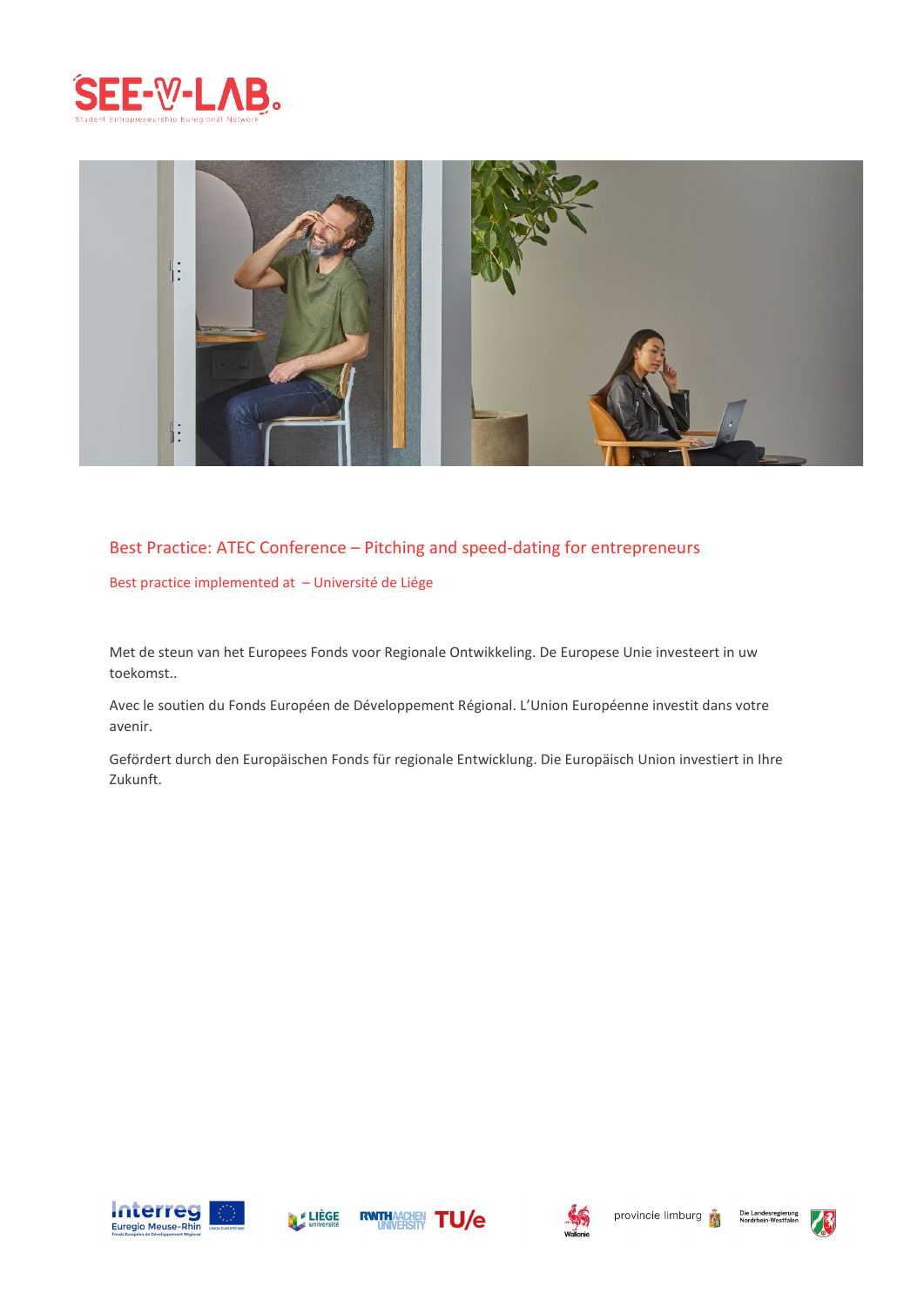

 $\mathbf{r}$ 

| SEE-W-LAB.<br>trepreneurship Euregional N                                                                                                                                                                                                                                             |                                                                                                                                                                                                                                                                                                               | <b>Best Practice: Pitching and speed-dating at ATEC</b>                                                                                                                                                                                                                                                                                                  |                                                                                                                                                                                                                                                                                                                                                                                                                |                                                                                                                                         |
|---------------------------------------------------------------------------------------------------------------------------------------------------------------------------------------------------------------------------------------------------------------------------------------|---------------------------------------------------------------------------------------------------------------------------------------------------------------------------------------------------------------------------------------------------------------------------------------------------------------|----------------------------------------------------------------------------------------------------------------------------------------------------------------------------------------------------------------------------------------------------------------------------------------------------------------------------------------------------------|----------------------------------------------------------------------------------------------------------------------------------------------------------------------------------------------------------------------------------------------------------------------------------------------------------------------------------------------------------------------------------------------------------------|-----------------------------------------------------------------------------------------------------------------------------------------|
| Key activities:<br>Selecting and screening<br>participants for pitch<br>and speed dates<br>Organize jury<br>Event coordination<br>Key resources<br>PhD'er to successfully<br>organize the event<br>Speakers on the event<br>$\bullet$<br>Professional coaching<br>and expert sessions | Critical success factors:<br>Network of professors<br>and event alumni<br>Collaboration with<br>$\bullet$<br>students (collective<br>incubator)<br>Creating a single vison<br>$\bullet$<br>among stakeholders<br>Informal elements,<br>$\bullet$<br>entertainment value<br>Clearly defined tasks<br>$\bullet$ | Value proposition:<br>Creating an effective<br>$\bullet$<br>network opportunity<br>(bringing people<br>together)<br>Hybrid event (online &<br>$\bullet$<br>offline) Crosses distance<br>barriers<br>Qualified moderator to<br>$\bullet$<br>enlarge (online) public<br>engagement<br>Focus on deep-tech<br>$\bullet$<br>(core strength of RWTH<br>Aachen) | Customer management<br>Social media:<br>$\bullet$<br>Onboard speakers to<br>$\bullet$<br>promote the event:<br>Free event ticket for<br>$\bullet$<br>investors<br>Wildcard to not exclude<br>$\bullet$<br>anyone from the event<br>The speed- dating event<br>$\bullet$<br>has a separate website<br>The current and alumni<br>$\bullet$<br>teams are e-mailed to<br>participated in the<br>speed-dating event | Target group:<br>Entrepreneurial students<br>$\bullet$<br>Startups (also students)<br>$\bullet$<br>Investors<br>$\bullet$<br>Corporates |
| Costs<br>Revenues<br>The whole organization of the event<br>Project money from university, fostering entrepreneurship center<br>Exzellenz<br>Promotion costs<br>Job description PhD'er(s) is partly organizing the event<br>Price costs                                               |                                                                                                                                                                                                                                                                                                               |                                                                                                                                                                                                                                                                                                                                                          |                                                                                                                                                                                                                                                                                                                                                                                                                |                                                                                                                                         |
| SEE-W-LAB.<br>Case selected from Atec - RWTH Aachen University                                                                                                                                                                                                                        | <b>Interreg</b><br><b>Euregio Meuse-Rhin</b>                                                                                                                                                                                                                                                                  | <b>FLIÈGE</b><br><b>U/e</b>                                                                                                                                                                                                                                                                                                                              | provincie limburg<br><b>Nalloni</b>                                                                                                                                                                                                                                                                                                                                                                            | Die Landesregierung<br>Nordrhein-Westfalen                                                                                              |





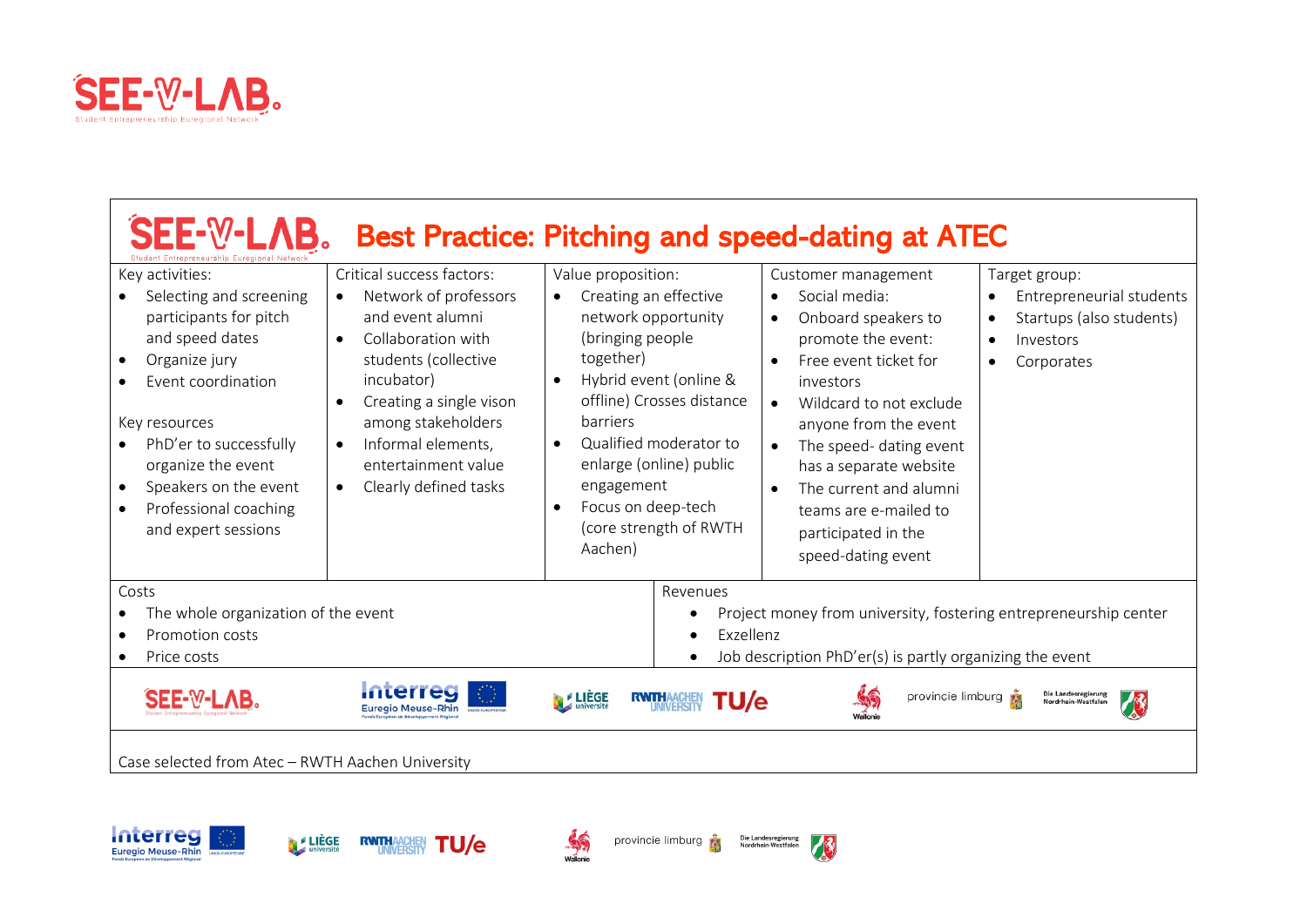

# Best practices to support student entrepreneurs: Facilitating access to financing at the ATEC event organized by RWTH Aachen

As student start-ups grow, also the need for financing grows. Many universities cannot directly provide the financial means to support these ventures, either due to the absence of a designated budget or because of legal restrictions. The RWTH Aachen university developed an attractive alternative to facilitate student entrepreneurs in their quest for financing, the ATEC event. This is a big flagship event organized by the Center for Entrepreneurship of the RWTH Aachen University. This event brings together corporates, investors, start-ups and students with an interest in entrepreneurship and innovation. Several activities are organized during this event such as key note speeches, seminars, network lunches etc. But in particular the pitching contest and speed dating event are interesting for student entrepreneurs seeking funding.

#### The Target Group

Obviously the target group for this event are the student entrepreneurs and start-ups seeking funding. But at the same time, the event should also be attractive to investors (both corporate investors and business angels/venture capitalists) to attend. The event is accessible not only to student entrepreneurs from RWTH Aachen but any start-up in the ecosystem of the university. Yet, the majority of the participants comes from RWTH Aachen. Regarding the investors, the majority of the participating investors are business angels.

In a sample of 200 entrepreneurial students from TU/e, RWTH Aachen and Université de Liége, we found that the facilitation of monetary support is perceived as especially valuable in the efficiency stage and the growth stage (see Figure 1), as over 50% of the participants in the survey indicate that facilitation of access to financing is in their top three of most desired support.



*Figure 1: Desire for Facilitation of monetary support over the different development stages*

**TU/e** 







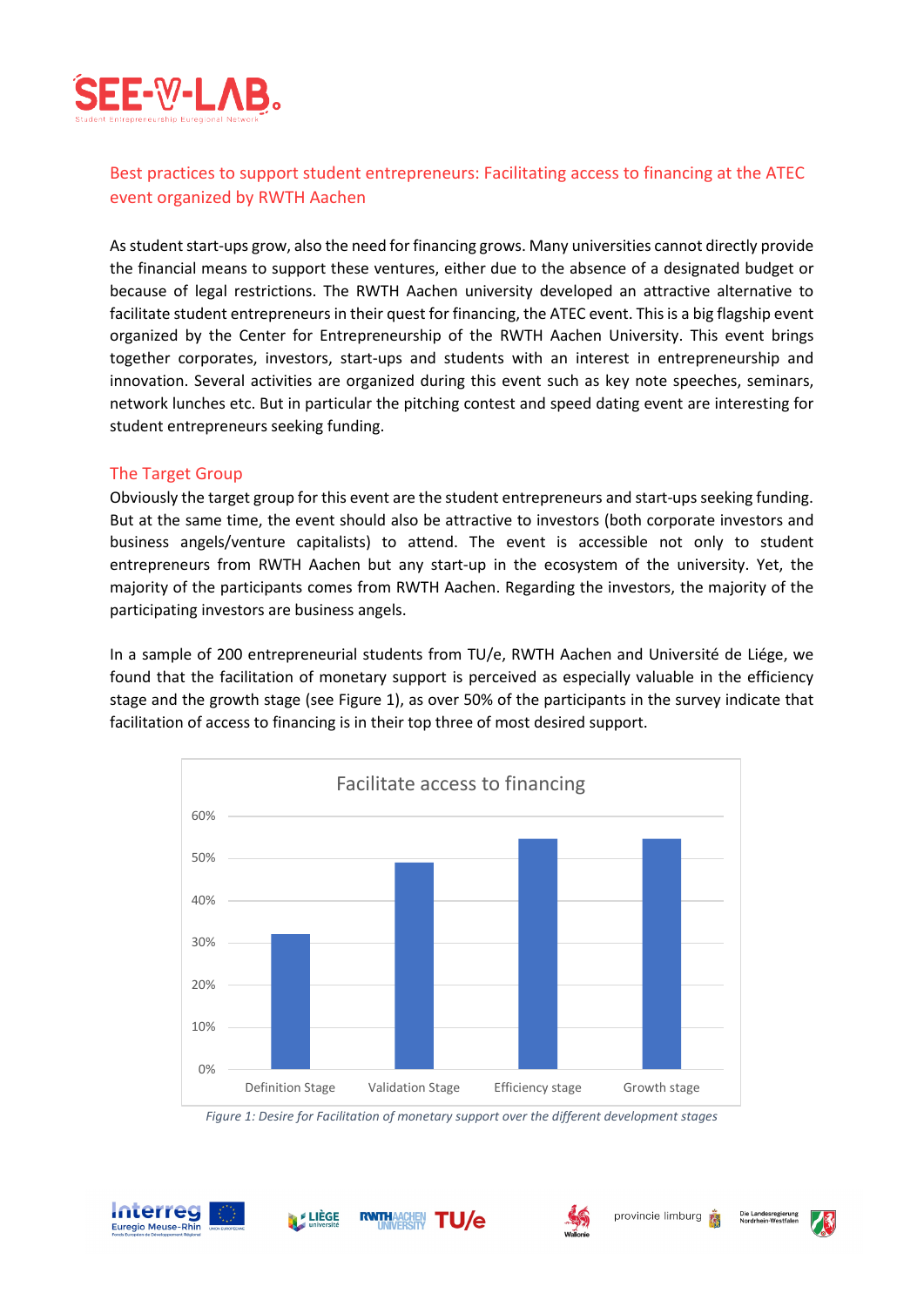

Figure 2 and 3 give an overview of how desired facilitation of access to financing is relative to other support measures in the efficiency stage and the growth stage. The percentages indicate how many of the survey participants place each type of support in their top three of most desired support.



*Figure 2: Desire for different support measures in the efficiency stage*



*Figure 3: Desire for different support measures in the growth stage*

## The Value Proposition

The key value proposition of this event (and in particular the speed dating and pitching contest) is that is brings together two parties that could potentially benefit from entering in an exchange relationship (i.e. money for shares). For student entrepreneurs and start-ups the event is an accessible way to get in contact with potential investors, while for the investors the event offers a very efficient way to become acquainted with new and promising start-ups and upcoming entrepreneurial talents. What







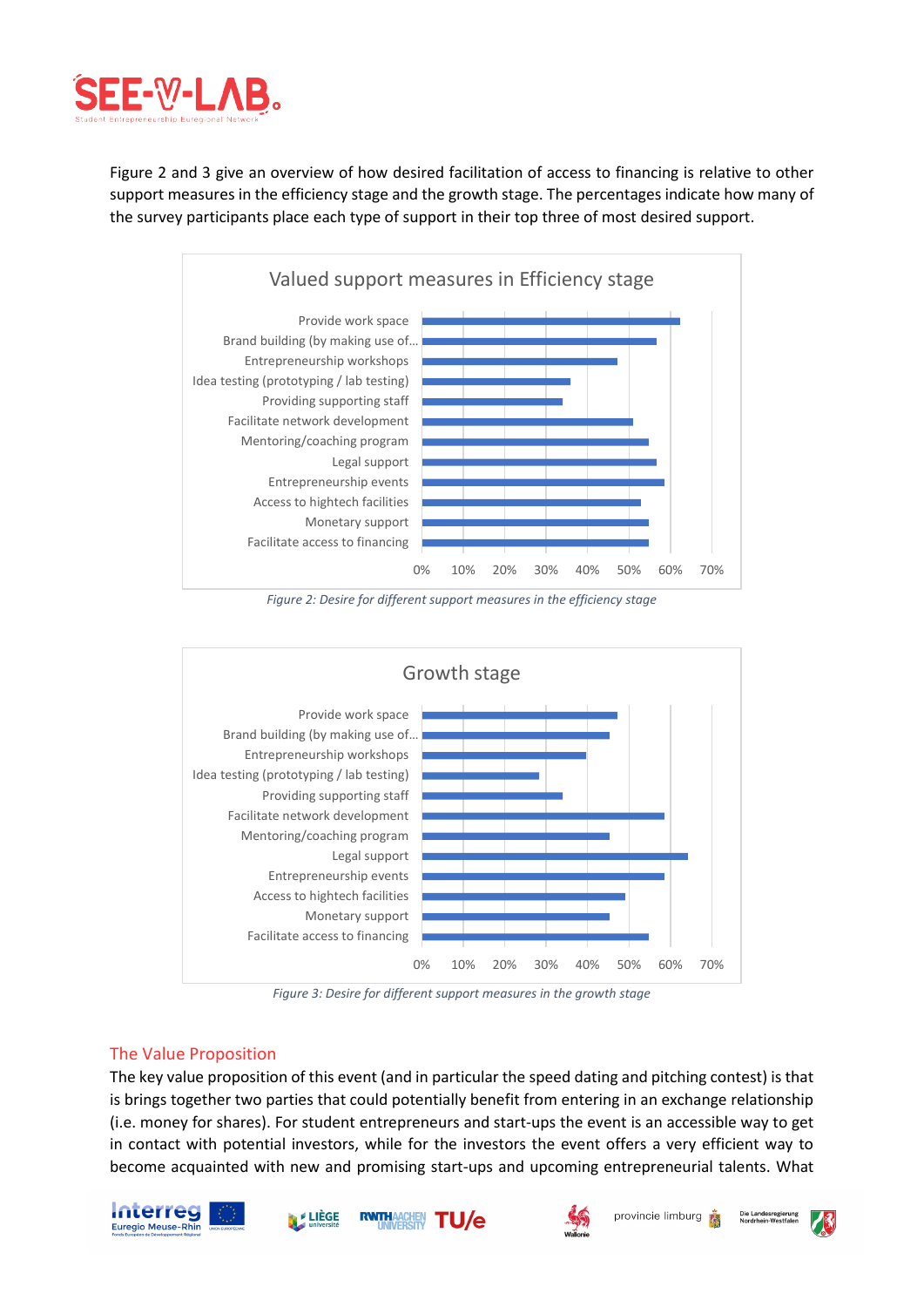

also appeals future investors is the fact that this event is organized by RWTH Aachen known for its deep-tech research. Besides RWTH Aachen, only Munich is recognized and renowned for its deep-tech research. This indicates that is useful for universities to consider the unique scientific knowledge they have to offer and attract investors with a specific interest in this field.

Overall, it can be concluded that the event serves as a brokerage platform matching two parties that could benefit from collaborating.

The pitching event is organized as follows. Any entrepreneurial team or entrepreneur that wants to participate can submit a video. Secondly, all videos are screened and a selection of the most promising ideas are made. These participants are clustered in different "leagues", one for teams from RWTH Aachen and three leagues for teams from other universities or other ecosystems in the area. From all applicants, the organizers select the teams that can continue to the semi-finals, which is still organized according to the different leagues. From these semi-finalists, a winner for each league is choses by the viewers who have 1 minute to cast their vote. The four winners resulting from this process can pitch real-life in front of the jury the following day. After the pitch, each team goes through a Q&A of about five minutes. The jury eventually decides the winner, which is awarded with a predetermined amount of money. The jury consists of investors, however, the award is not a formal investment by one of the investors but a fixed price.

Parallel to the pitching contest, ATEC also organizes a speed-dating event to match start-ups with investors. Start-ups that register for the ATEC event, can also apply for the speed-dates. For this purpose, they have to complete a short registration (Name of the start-up and short description, industry, market, team and contact details). Based on this registration form, the organizers do a first screening, only start-ups with sufficient maturity and a compelling business model are allowed. This information is also used to match the start-ups with potential investors, as they receive an overview of the participating teams (after screening) and can indicate which teams they want to speak. Investors can select up to 15 teams. This approach is very appealing to the investors as they can quickly and efficiently scout potential investment candidates. Overall, the quality of the participating is very good as about 90% is accepted to continue to the next stage. Maintaining a high level of quality is important, as this is the reason why investors find the event appealing and are committed to participate. In the 2020 edition, almost 300 dates resulted for 56 startups and about 30 VC investors.

#### How to Reach the Target Group

To promote the event with the different participant groups (i.e. students, entrepreneurs, investors, corporates) various channels are used. To reach the investors and corporates, the event very much relies on the network of the Professors at the Center for Entrepreneurship and its surrounding ecosystem. Now the added value of the event is known, it is becomes quite easy to further grow the network of participating investors and companies. In these direct marketing efforts, the added value of the event is mentioned, particularly for the investors it is emphasized that the event allows for a time-efficient way of scouting potential targets, also the fact that the university has a strong reputation for deep-tech helps to attract the interest of investors.







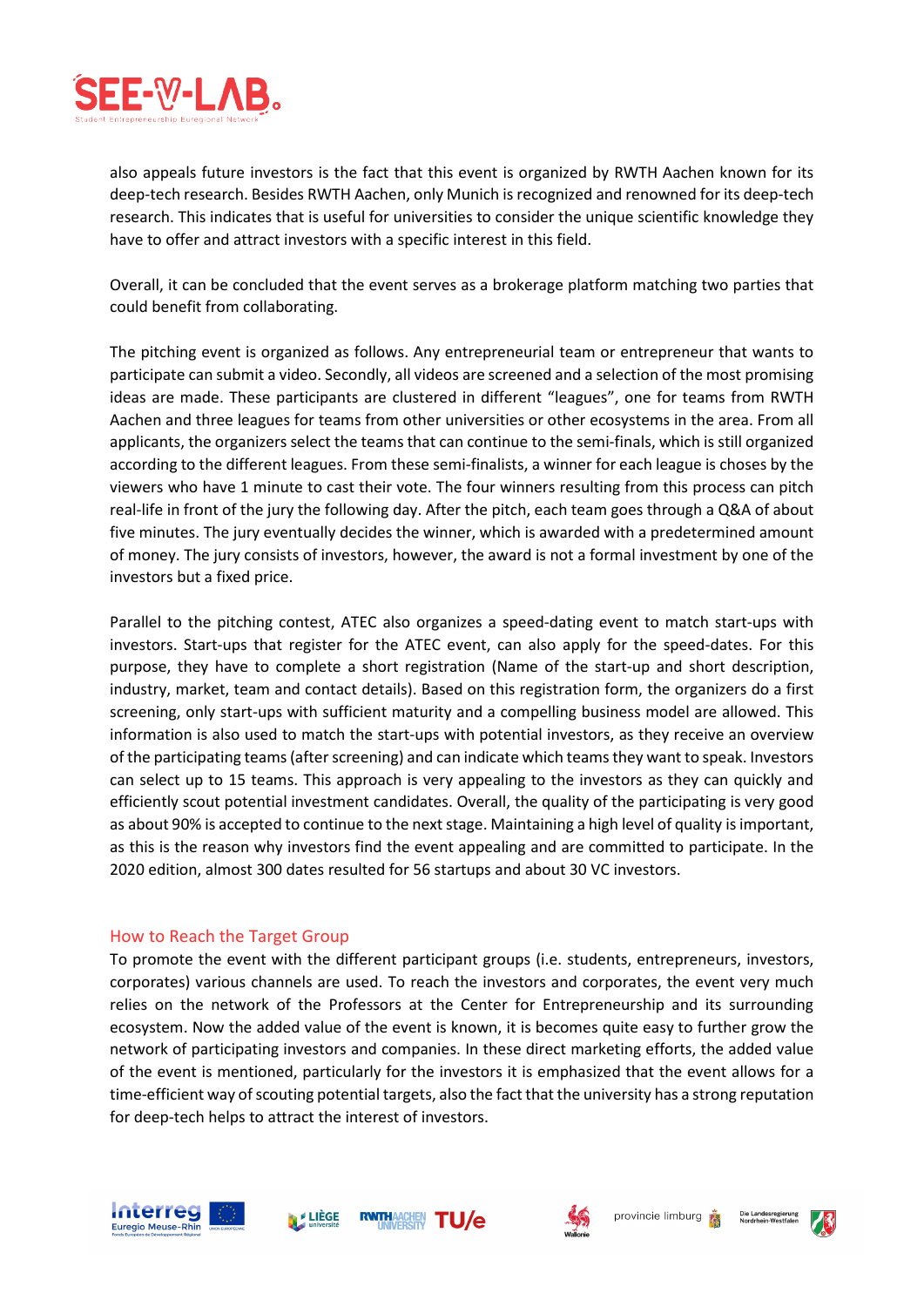

This direct marketing approach is complemented with promotion on various social media channels such as Instagram and LinkedIn. Also the speakers and finalists are involved as they are invited to actively promote the event on their social media accounts. The promotion on social media is especially valuable to reach the start-ups and students. To further stimulate their participation, free tickets are offered.

#### Organizing for Delivery of the Value Proposition

The organization of such a big event requires a dedicated team and a strong vision that provides direction. This vision ensures it is clear to everyone involved what the purpose and goal of the event is and ensure that all stakeholders involved benefit from the event. In the concept phase of the event about 10 to 15 persons are involved. Different teams are created for different tasks (Marketing, Investors & start-ups, supporting technology, evening event and the goody bags). During the actual event, the total team expands to about 25 persons. The key team consists out of PhD students that are typically paid for through a PhD position contract, yet part of their work description is to be involved in service activities (such as teaching, events etc). As a result, no additional funding is necessary to pay for the working hours of the team. Thanks to the close collaboration with the Center for Entrepreneurship and the RWTH Aachen incubator, many entrepreneurial students are willing to contribute as well securing sufficient man power.

The success of the event depends on the added value that is created for all parties involved. In this regard, it is important to ensure that the start-ups that participate are of sufficient quality. That way the commitment of the investors is also ensured. But vice versa, it is also important to attract big investor names and large corporates that trigger the interest of start-ups. To ensure quality on both sides, the following measures are taken. Regarding the pitching and speed-dating a screening procedure was developed to ensure that the participating start-ups are of sufficient maturity and are evolving towards a scalable business model. For the speed-dating, the registration procedures allows for a quick and to-the-point scanning of promising ventures by the investors, thus ensuring the quality of participating ventures in this part of the program. To ensure the big names of the industry and investors are also represented, the university initially relied on the network of the professors at the Center of Entrepreneurship. As the event became successful and promising were realized, their continuous support was also secures

#### Hybrid edition of 2020 due to Covid-19

Due to Covid-19 a number of measures had to be taken and instead of having a full physical event, a hybrid approach was chosen. This has an unexpected side-effect, as Aachen is not centrally located in Germany, the absence of travel time made it easier to more distant parties to participate. Furthermore the following factors ensured a successful event despite covid-19 measures:

- To capture the interest online a number of entertainment and informal elements (e.g. Informal evening events, quiz, pilots and cocktails workshop) were added
- Engagement  $\rightarrow$  big push by the host/moderator who does a lot of conferences and he had a lot experiences.
- Designated chat moderator to handle the questions posted in the chat.
- Proper technology was used to host the online event (Hopin)